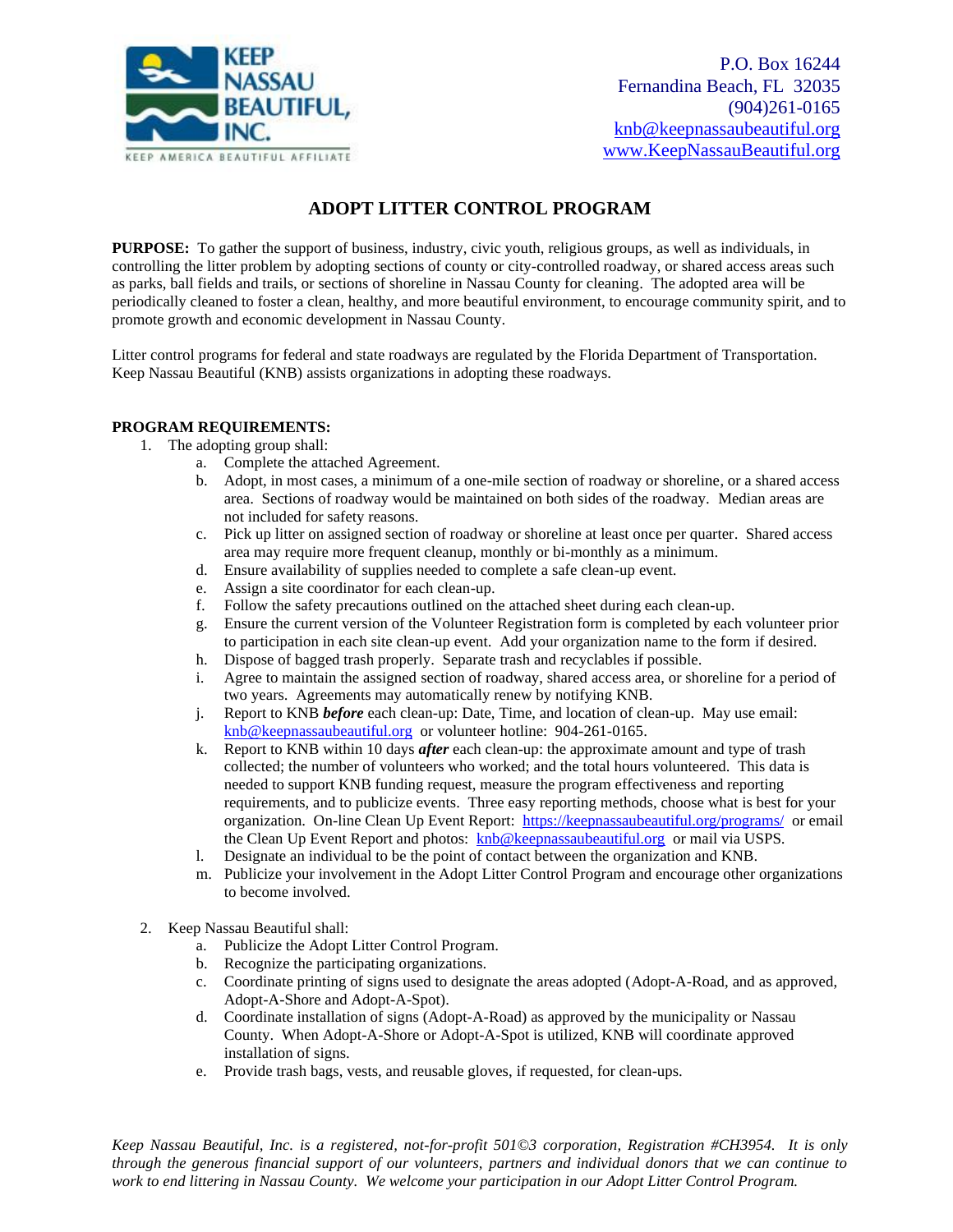

# **SAFETY PRECAUTIONS**

The following safety precautions are to be followed by organizations participating in the Keep Nassau Beautiful (KNB) Adopt Litter Control Program:

- 1. The Site Coordinator should review these precautions prior to commencing every cleanup.
- 2. Reusable supplies should be sanitized before use. Hand Sanitizer should be available the use of volunteers.
- 3. The use of personal masks should be encouraged, based on CDC guidelines. Site Captains and volunteers who transfer litter and debris from one container or another should wear a mask to avoid air borne particle exposure.
- 4. Every volunteer participating in the clean-up must complete the Volunteer Registration form prior to each site clean-up event. The Site Coordinator should provide a sign-in sheet, and provide, collect and retain the Volunteer Registration form.
- 5. Have a first aid kit available at every clean-up.
- 6. Ensure an adequate supply of water is available. Encourage participants to bring a reusable water bottle.
- 7. Participants should consider wearing hats, sun block, and sunglasses.
- 8. Participants should wear gloves and good quality shoes or boots. Rubber rain boots are a good choice.
- 9. Participants should wear bright or light colored clothing.
- 10. Carpool to the adopted area in a minimum number of vehicles.
- 11. Avoid toxic/hazardous substances such as poison ivy, poison oak, areas where herbicides have been recently placed, animals and insects.
- 12. No horseplay during the clean-up.
- 13. No intoxicating beverages or illegal drugs will be allowed.
- 14. Ensure there is adequate supervision of youths during clean ups.

**Adopt-A-Mile and Adopt-A-Road Participants** should follow the above Safety Precautions and also the following:

- 13. Participants should wear reflective safety vests.
- 14. Participants should be directed to park off the roadway as far from the pavement as possible or in a designated parking area as close to the clean up area as possible.
- 15. Participants should work facing oncoming traffic.
- 16. Participants should clean one side of the road at a time.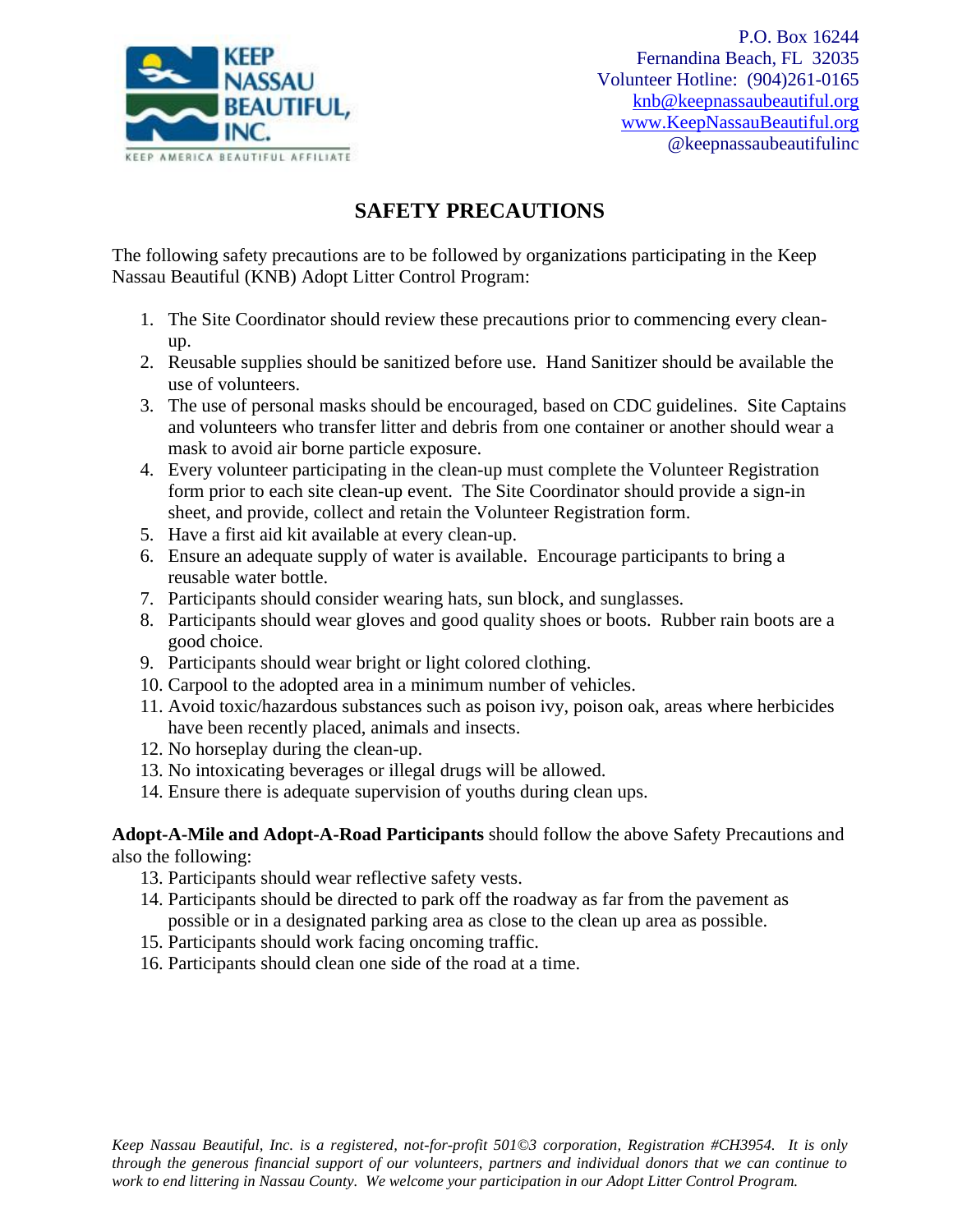

#### **SUGGESTED SUPPLIES**

The Site Coordinator should ensure these items are available for each volunteer for each sponsored clean up event. You may contact Keep Nassau Beautiful (KNB) for recommendations on purchasing supplies.

| J Volunteer Registration Form (required) |  |
|------------------------------------------|--|
|                                          |  |

- First Aid Kit (required)
- Hand Sanitizer (required) and Sanitizer spray to clean supplies (optional)

 Water (optional, you may ask volunteers to bring their own water or reusable water bottles)  $\mathbf{L}$ 

Insect Spray (optional, you may ask volunteers to bring their own)

- Sunscreen (optional, you may ask volunteers to bring their own)
- Gloves (disposable or reusable are required, you may ask volunteers to bring their own)  $\Box$
- Reflective Safety Vest (required for roadway clean up event, not necessary for a nonroadway clean up event)
- Reusable totes or buckets for litter collection (preferred)
- Trash Bags (required)
- Recycle Bags (optional)
- Grabbers (optional but preferred)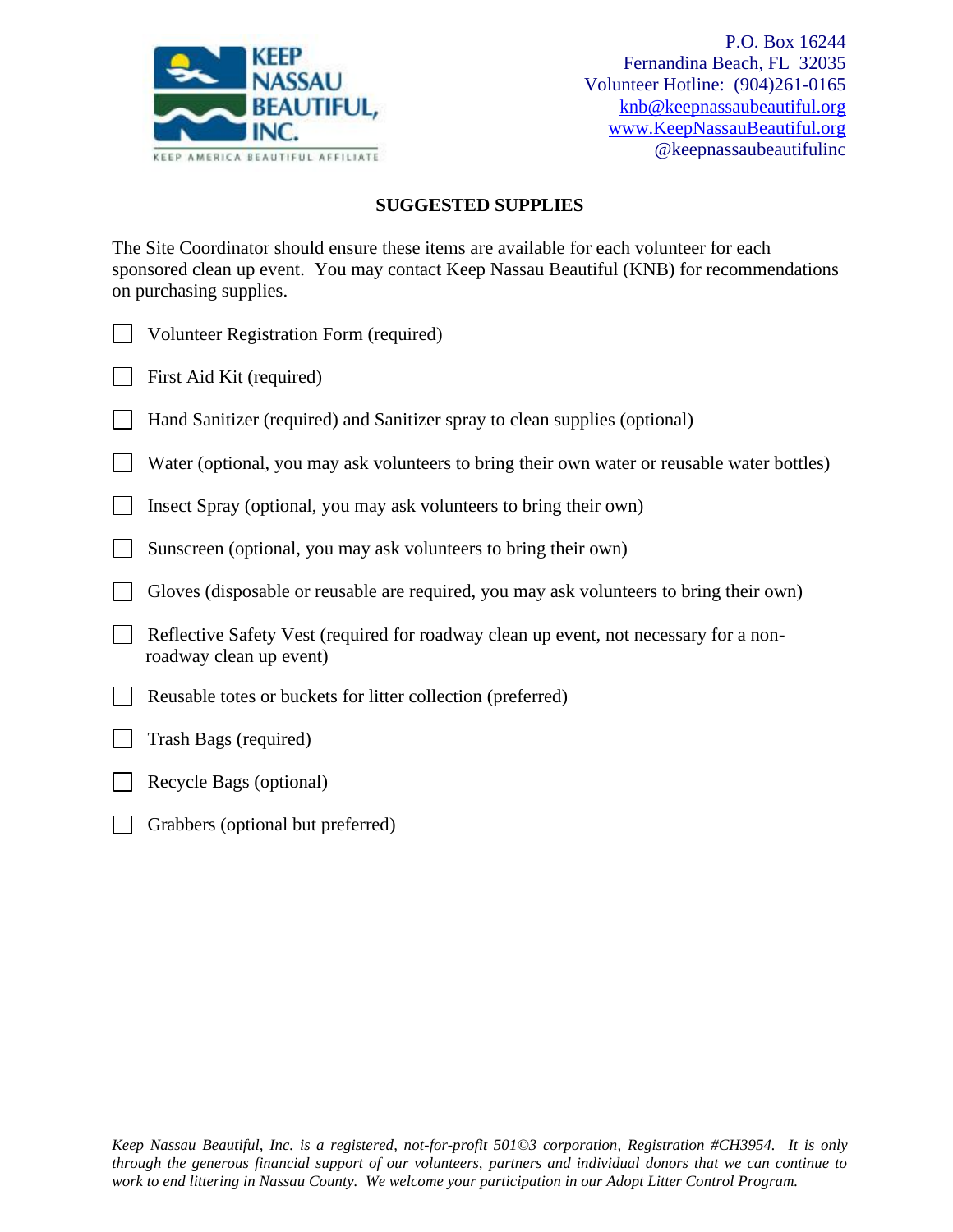

**VOLUNTEER REGISTRATION** [www.KeepNassauBeautiful.org](http://www.keepnassaubeautiful.org/)  [knb@keepnassaubeautiful.org](mailto:knb@keepnassaubeautiful.org) Volunteer Hotline: 904-261-0165 PO Box 16244, Fernandina Beach, FL 32035

| <b>CLEAN UP EVENT:</b> |
|------------------------|
| DATE:                  |
| SITE:                  |

The undersigned volunteer understands and will adhere to the volunteer guidelines. The undersigned does hereby release and discharge Keep Nassau Beautiful, Inc, its officers, directors, and employees, from any and all claims, demands, losses, costs, expenses, suits, damage, obligations, liabilities, causes of action and judgments whatsoever, in law or in equity, which the undersigned volunteer may have arising out of, or in connection with, participation in the event. The undersigned volunteer does hereby assume any and all risks of personal injuries, including death and damage or loss to property, caused by or arising out of the participation in the event.

The undersigned volunteer does hereby give permission to be photographed by the event organizers or news media for any manner of publication including, but not limited to, newspaper or events' sponsor newsletters, social media and websites.

| NAME: | EMAIL: | Signature*: |
|-------|--------|-------------|
|       |        |             |
|       |        |             |
|       |        |             |
|       |        |             |
|       |        |             |
|       |        |             |
|       |        |             |
|       |        |             |
|       |        |             |
|       |        |             |
|       |        |             |
|       |        |             |
|       |        |             |
|       |        |             |
|       |        |             |

*\*Signature of parent or legal guardian if Participant is under 16*

### **THANK YOU FOR CONTRIBUTING TO THE CARE OF OUR ENVIRONMENT!**

*Keep Nassau Beautiful, Inc. is a registered, not-for-profit 501©3 corporation, Registration #CH3954. It is only through the generous financial support of our volunteers, partners and individual donors that we can continue to work to end littering in Nassau County. We welcome your participation in our Adopt Litter Control Program.*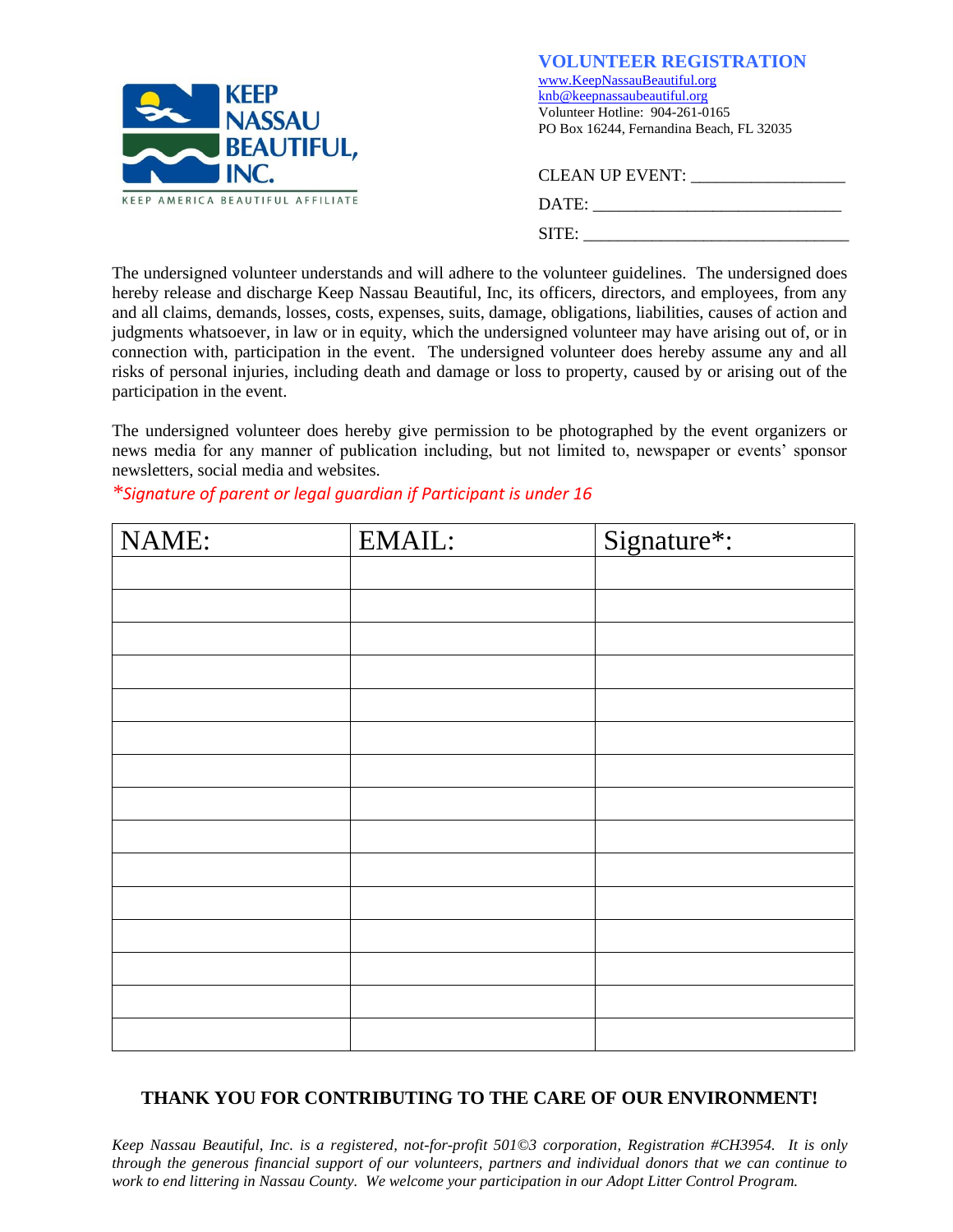

# VOLUNTEER GUIDELINES

- Please make sure you sign in at the registration table when you arrive and receive the necessary materials to do the cleanup.
- Volunteers may be working in sunny, hot, wet and dirty conditions and, in some cases, areas where these is heavy brush. It is strongly recommended that you wear protective clothing, closed-toe shoes such as old sneakers or rain boots, and hats for sun protection. Insect repellent and sunscreen are also strongly recommended.
- Remove litter during daylight hours only.
- For safety reasons, do not pick up litter while on bicycles, skateboards, or hover boards.
- All trash bags should be left or disposed of at the location designated by the Site Coordinator. Please make sure bags are securely tied or fastened when left for pickup.
- No consumption of intoxicating liquids, beverages, or illegal drugs will be allowed during the cleanup or other community activity.
- Wear disposable or reusable gloves and use caution when picking up sharp or hazardous items. Watch out for broken glass or metal.
- Do not pick up any type of hypodermic needles or other hazardous waste. Note the location and report these items to the Site Coordinator.
- Do not lift anything too heavy. Report location of large debris to the Site Coordinator.
- Do not approach large drums. They may contain hazardous wastes; even vapors can be harmful. Leave the drum and report its location to the Site Coordinator.
- Avoid suspected hazardous substances or areas where herbicides were recently applied.
- Avoid areas where snakes, fire ants, jellyfish, crabs or other dangerous species may be located. If you encounter domestic animals the best policy is to avoid them and leave them alone.
- If you are recycling, designate one member of your team to carry a bag for recyclables usually clear or blue bag. Ask the Site Coordinator where to leave or deposit the bag contents when you are finished.